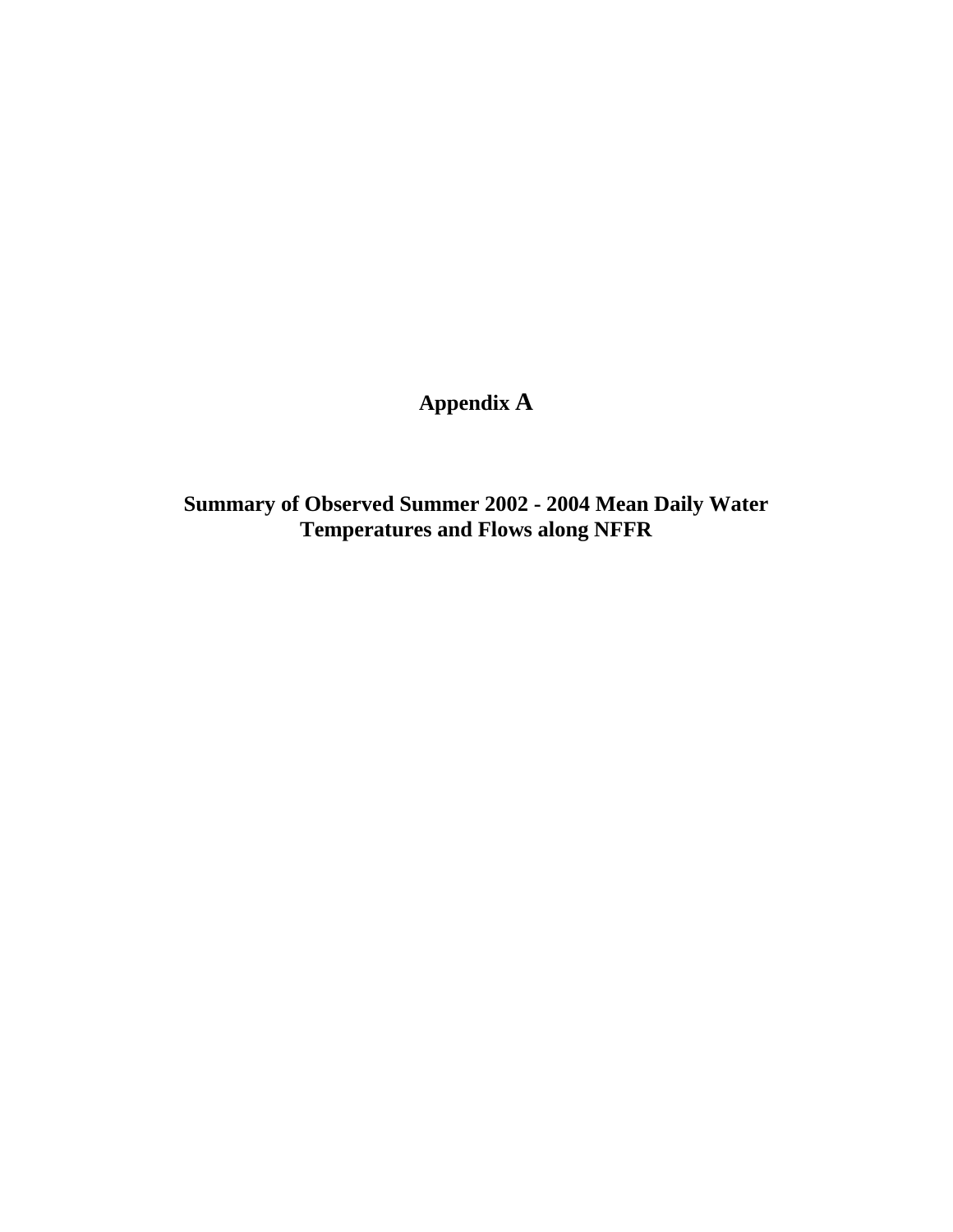|                          |              |              | 2002         | of Observed Summer Mean Dany |              | 2003         | $\frac{1}{2}$        |              | 2004         |              |
|--------------------------|--------------|--------------|--------------|------------------------------|--------------|--------------|----------------------|--------------|--------------|--------------|
| <b>Station</b>           |              |              |              |                              |              |              |                      |              |              |              |
|                          | <b>Month</b> | max          | min          | mean                         | max          | min          | mean                 | max          | min          | mean         |
| NFFR at                  | June         | 15.4         | 9.6          | 12.7                         | 12.9         | 10.0         | 11.3                 | 13.7         | 8.3          | 11.8         |
| Chester                  | July         | 16.8         | 14.7         | 15.7                         | 16.5<br>15.1 | 11.8         | 14.4                 | 16.0         | 13.0         | 14.7         |
| (NF1)                    | Aug<br>Sept  | 16.1<br>14.0 | 12.8<br>9.8  | 14.2<br>11.5                 | 14.0         | 12.6<br>9.8  | 13.4<br>11.6         | 15.1<br>13.0 | 12.7<br>8.3  | 13.9<br>11.1 |
|                          |              |              |              |                              |              |              |                      |              |              |              |
| Hamilton                 | June         | 12.4         | 10.1         | 11.8                         | 15.3         | 10.0         | 12.2                 | 12.4         | 9.7          | 11.7         |
| Branch at                | July         | 12.6         | 11.5         | 12.0                         | 12.4         | 10.8         | 11.5                 | 12.7         | 11.5         | 12.2         |
| Road bridge              | Aug          | 12.7         | 11.0         | 11.8                         | 12.0         | 10.9         | 11.5                 | 12.2         | 10.8         | 11.5         |
| (HB1)                    | Sept         | 11.7         | 9.3          | 10.4                         | 11.4         | 9.4          | 10.3                 | 12.0         | 8.4          | 10.3         |
| Hamilton                 | June         | 13.4         | 10.9         | 12.6                         | 21.1         | 11.6         | 15.3                 | 15.8         | 12.0         | 13.9         |
| <b>Branch</b>            | July         | 14.0         | 12.4         | 13.3                         | 16.6         | 11.8         | 13.1                 | 14.6         | 13.2         | 13.8         |
| Powerhouse               | Aug          | 19.1         | 16.1         | 17.5                         | 19.2         | 15.2         | 18.0                 | 16.7         | 12.3         | 15.7         |
| (HB2)                    | Sept         | 17.0         | 9.5          | 14.4                         | 18.6         | 9.1          | 15.4                 | 16.7         | 12.6         | 14.9         |
| Lake Almanor             | June         | 22.5         | 16.9         | 19.7                         | $---$        | $---$        | $\sim$ $\sim$        | 21.6         | 17.2         | 19.6         |
| at Canyon Dam            | July         | 25.3         | 21.7         | 23.6                         | 26.3         | 24.7         | 25.3                 | 24.3         | 21.3         | 22.8         |
| near surface             | Aug          | 25.4         | 21.8         | 23.1                         | 24.8         | 21.5         | 22.4                 | 23.7         | 21.3         | 22.5         |
| $(LA1-S)$                | Sept         | 22.5         | 18.1         | 20.0                         | 22.4         | 18.4         | 20.0                 | 21.0         | 17.6         | 19.2         |
| Lake Almanor             | June         | 9.3          | 8.2          | 8.9                          | $---$        | $---$        | $\sim$ $\sim$ $\sim$ | 14.7         | 13.0         | 13.9         |
| at Canyon Dam            | July         | 10.4         | 9.3          | 9.9                          | 9.9          | 9.8          | 9.9                  | 14.9         | 10.5         | 13.4         |
| near bottom              | Aug          | 11.2         | 10.5         | 10.8                         | 10.7         | 9.9          | 10.2                 | 11.3         | 10.7         | 11.0         |
| $(LA1-B)$                | Sept         | 11.4         | 11.1         | 11.3                         | 10.9         | 10.6         | 10.8                 | 11.1         | 9.8          | 10.0         |
| NFFR below               | June         | 11.9         | 10.6         | 11.3                         | 10.8         | 9.8          | 10.4                 | 19.9         | 15.7         | 17.8         |
| Canyon Dam               | July         | 13.0         | 11.8         | 12.5                         | 11.9         | 10.8         | 11.5                 | 22.5         | 19.9         | 21.1         |
| (NF2)                    | Aug          | 13.4         | 12.9         | 13.3                         | 12.4         | 11.9         | 12.2                 | 22.1         | 20.2         | 21.2         |
|                          | Sept         | 14.1         | 13.3         | 13.7                         | 12.9         | 12.3         | 12.6                 | 20.0         | 17.0         | 18.4         |
| NFFR at                  | June         | 14.7         | 11.8         | 13.5                         | 13.9         | 11.2         | 13.0                 | 17.7         | 13.4         | 16.0         |
| Seneca Bridge            | July         | 15.7         | 14.2         | 15.0                         | 15.5         | 12.7         | 14.2                 | 19.9         | 17.3         | 18.6         |
| (NF3)                    | Aug          | 15.6         | 13.5         | 14.5                         | 14.4         | 13.1         | 13.7                 | 19.2         | 17.0         | 18.2         |
|                          | Sept         | 14.6         | 12.2         | 13.4                         | 14.0         | 11.7         | 12.8                 | 17.3         | 13.4         | 15.5         |
|                          |              |              |              |                              |              |              |                      |              |              |              |
| NFFR above<br>Caribou PH | June         | 15.6         | 12.3         | 14.3<br>15.9                 | 14.9         | 11.8         | 13.9                 | 16.4         | 12.3         | 15.0         |
| (NF4)                    | July         | 16.8         | 15.0         |                              | 16.8         | 13.5<br>13.6 | 15.2                 | 18.1         | 16.0         | 17.1         |
|                          | Aug<br>Sept  | 16.3<br>15.0 | 13.9<br>12.1 | 15.0<br>13.4                 | 15.6<br>14.8 | 11.8         | 14.4<br>13.1         | 17.6<br>16.0 | 15.4<br>12.2 | 16.6<br>14.2 |
|                          |              |              |              |                              |              |              |                      |              |              |              |
| <b>Butt Valley</b>       | June         | 16.1         | 14.8         | 15.5                         | 16.3         | 11.7         | 14.1                 | 18.7         | 14.7         | 17.4         |
| Powerhouse               | July         | 21.7         | 17.8         | 20.2                         | 19.1         | 15.4         | 17.4                 | 21.3         | 18.4         | 19.7         |
| [Corrected]              | Aug          | 21.9         | 20.4         | 21.2                         | 20.4         | 19.3         | 19.8                 | 21.8         | 20.2         | 21.1         |
| (BV1)                    | Sept         | 21.3         | 17.9         | 19.3                         | 20.6         | 17.8         | 18.9                 | 20.3         | 16.8         | 18.6         |

**Table A-1 Summary of Observed Summer Mean Daily Water Temperatures (**°**C) along NFFR** 

*Note:* 

*1) All values are mean daily water temperatures computed from hourly temperature measurements. Monthly statistics represent the maximum, minimum, and mean daily water temperatures based on the hourly temperature measurements. For example, the maximum June temperature represents the maximum mean daily temperature measured in June.* 

*2) Refer to Figure 2-1 for station locations.*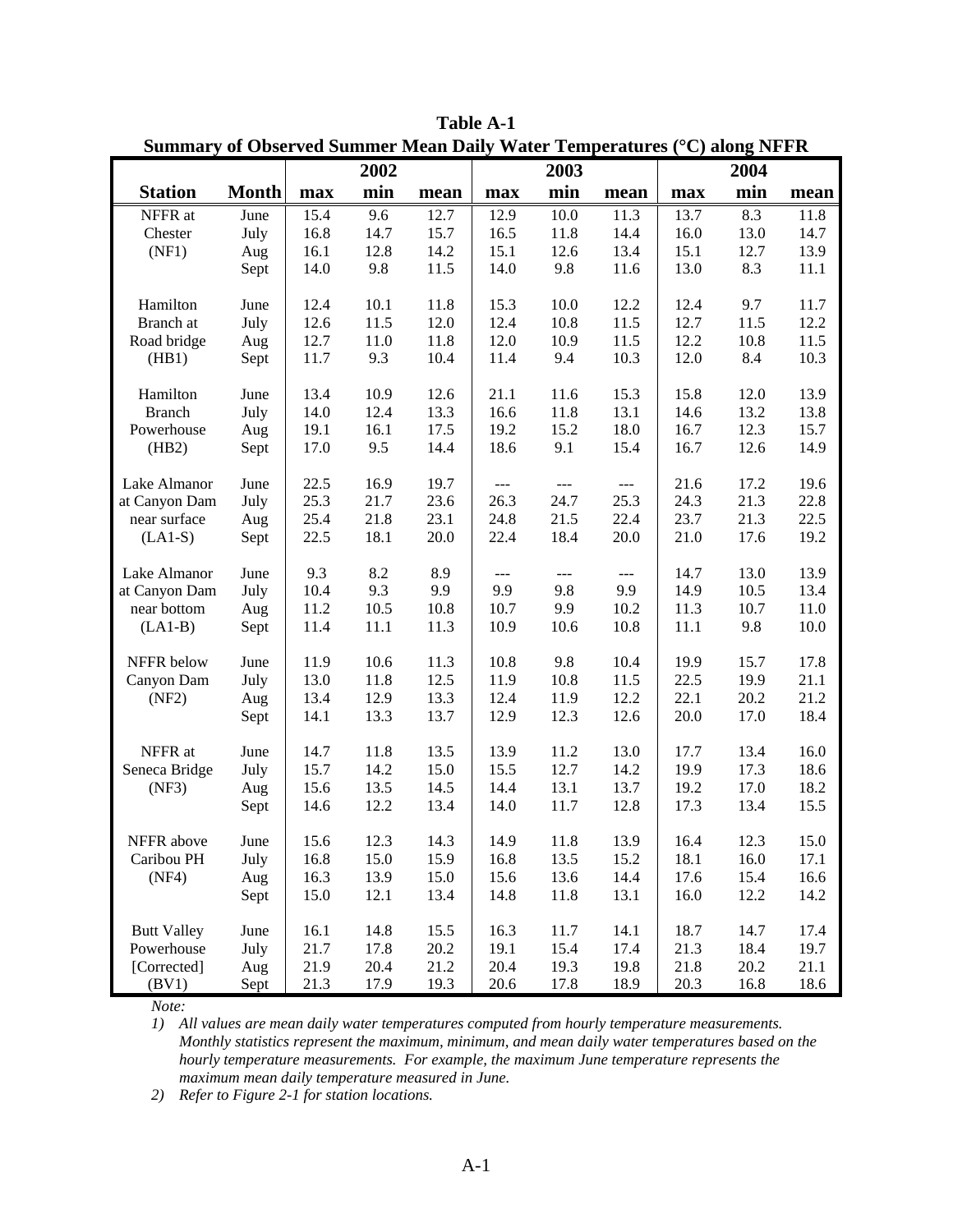|                         |              |              | 2002         |              |              | 2003 |      |              | 2004 |              |
|-------------------------|--------------|--------------|--------------|--------------|--------------|------|------|--------------|------|--------------|
| <b>Station</b>          | <b>Month</b> | max          | min          | mean         | max          | min  | mean | max          | min  | mean         |
| Butt Valley Res.        | June         | 22.1         | 18.3         | 20.1         | 22.7         | 18.3 | 20.2 | 21.8         | 18.4 | 20.1         |
| at Caribou Intake       | July         | 24.4         | 22.1         | 23.3         | 24.6         | 19.0 | 21.7 | 23.9         | 21.7 | 22.6         |
| Near surface            | Aug          | 24.0         | 21.7         | 22.7         | 22.5         | 21.0 | 21.6 | 23.1         | 21.5 | 22.4         |
| $(BV2-S)$               | Sept         | 22.2         | 18.4         | 20.1         | 22.0         | 18.4 | 19.9 | 21.5         | 17.4 | 19.5         |
| Butt Valley Res.        | June         | 11.9         | 9.4          | 10.4         | 11.9         | 9.6  | 10.8 | 17.5         | 12.0 | 14.7         |
| at Caribou Intake       | July         | 18.5         | 11.9         | 15.0         | 16.1         | 12.1 | 13.8 | 20.7         | 17.4 | 19.3         |
| Near bottom             | Aug          | 20.8         | 18.7         | 20.0         | 18.9         | 16.4 | 18.2 | 21.5         | 20.7 | 21.1         |
| $(BV2-B)$               | Sept         | 20.6         | 18.2         | 19.3         | 19.1         | 17.5 | 18.2 | 20.7         | 17.2 | 19.0         |
|                         |              |              |              |              |              |      |      |              |      |              |
| <b>Butt Creek above</b> | June         | 15.1         | 11.6         | 13.9         | 15.2         | 11.2 | 13.5 | 14.4         | 10.2 | 13.2         |
| <b>Butt Valley</b>      | July         | 16.0         | 13.7         | 14.7         | 16.2         | 13.0 | 14.5 | 15.2         | 12.9 | 14.0         |
| Reservoir               | Aug          | 14.8         | 11.9         | 13.1         | 14.6         | 12.0 | 12.9 | 13.8         | 11.9 | 12.8         |
| (BC1)                   | Sept         | 13.1         | 9.5          | 11.1         | 12.9         | 9.8  | 11.1 | 12.0         | 8.8  | 10.7         |
| <b>Butt Creek below</b> | June         | 10.7         | 10.4         | 10.6         | 10.9         | 10.5 | 10.7 | 10.7         | 10.4 | 10.6         |
| <b>Butt Valley</b>      | July         | 10.8         | 10.6         | 10.7         | 11.0         | 10.6 | 10.8 | 10.8         | 10.6 | 10.7         |
| Reservoir               | Aug          | 10.8         | 10.5         | 10.7         | 10.9         | 10.6 | 10.7 | 10.8         | 10.6 | 10.7         |
| (BC2)                   | Sept         | 10.7         | 10.4         | 10.5         | 10.8         | 10.4 | 10.6 | 10.6         | 10.3 | 10.5         |
|                         |              |              |              |              |              |      |      |              |      |              |
| <b>Butt Creek at</b>    | June         | 12.1         | 10.6         | 11.5         | 12.2         | 10.8 | 11.8 | 12.2         | 10.5 | 11.7         |
| Mouth                   | July         | 12.8         | 11.9         | 12.4         | 13.1         | 11.5 | 12.3 | 12.9         | 12.0 | 12.5         |
| (BC3)                   | Aug          | 12.9         | 11.7         | 12.4         | 12.6         | 11.9 | 12.3 | 13.1         | 12.2 | 12.7         |
|                         | Sept         | 12.6         | 11.3         | 12.0         | 12.7         | 11.3 | 12.1 | 12.6         | 11.2 | 12.1         |
| Caribou No. 1           | June         | 13.3         | 12.3         | 12.7         | 11.2         | 10.9 | 11.0 | 18.0         | 16.4 | 17.2         |
| Powerhouse              | July         | 21.0         | 16.3         | 19.3         | 19.1         | 16.4 | 18.1 | 21.1         | 18.0 | 19.9         |
| [corrected]             | Aug          | 21.9         | 21.2         | 21.4         | 20.0         | 17.5 | 19.5 | 21.7         | 20.8 | 21.2         |
| (CARB1)                 | Sept         | 21.3         | 18.2         | 19.7         | 20.1         | 18.0 | 19.1 | 20.8         | 16.8 | 19.1         |
|                         |              |              |              |              |              |      |      |              |      |              |
| Caribou No. 2           | June         | 21.5         | 17.4         | 19.3         | 19.3         | 16.7 | 18.2 | 21.0         | 17.7 | 19.6         |
| Powerhouse              | July         | 24.0         | 21.9         | 23.2         | 23.4         | 18.4 | 20.4 | 22.7         | 21.0 | 22.0         |
| [corrected]             | Aug          | 23.7         | 21.5         | 22.5         | 21.9         | 21.0 | 21.4 | 22.7         | 21.4 | 22.1         |
| (CARB2A)                | Sept         | 22.1         | 18.3         | 19.9         | 21.8         | 19.2 | 20.2 | 21.4         | 17.4 | 19.4         |
| Belden Reservoir        | June         | 21.5         | 18.1         | 19.5         | 19.3         | 15.8 | 18.1 | 20.0         | 15.8 | 17.8         |
| At Intake               | July         | 22.8         | 19.3         | 21.5         | 21.7         | 17.3 | 19.3 | 21.9         | 19.4 | 20.8         |
| (BD1)                   | Aug          | 22.6         | 21.4         | 21.9         | 21.1         | 20.3 | 20.7 | 22.2         | 21.1 | 21.7         |
|                         | Sept         | 21.7         | 18.4         | 19.8         | 21.0         | 18.2 | 19.4 | 21.1         | 17.3 | 19.1         |
|                         |              |              |              |              |              |      |      |              |      |              |
| NFFR below              | June         | 18.9         | 15.9         | 17.4         | 18.2         | 14.1 | 16.8 | 19.1         | 15.2 | 17.0         |
| Belden Dam              | July         | 21.1         | 17.8         | 19.4         | 20.8         | 17.1 | 18.5 | 21.6         | 18.7 | 20.3         |
| (NF5)                   | Aug          | 21.2<br>20.9 | 20.2<br>16.8 | 20.7<br>18.8 | 20.5<br>20.5 | 18.4 | 19.8 | 21.8<br>20.8 | 20.8 | 21.4<br>18.8 |
|                         | Sept         |              |              |              |              | 17.6 | 19.0 |              | 17.1 |              |

**Table A-1 Summary of Observed Summer Mean Daily Water Temperatures (**°**C) along NFFR (Continued)**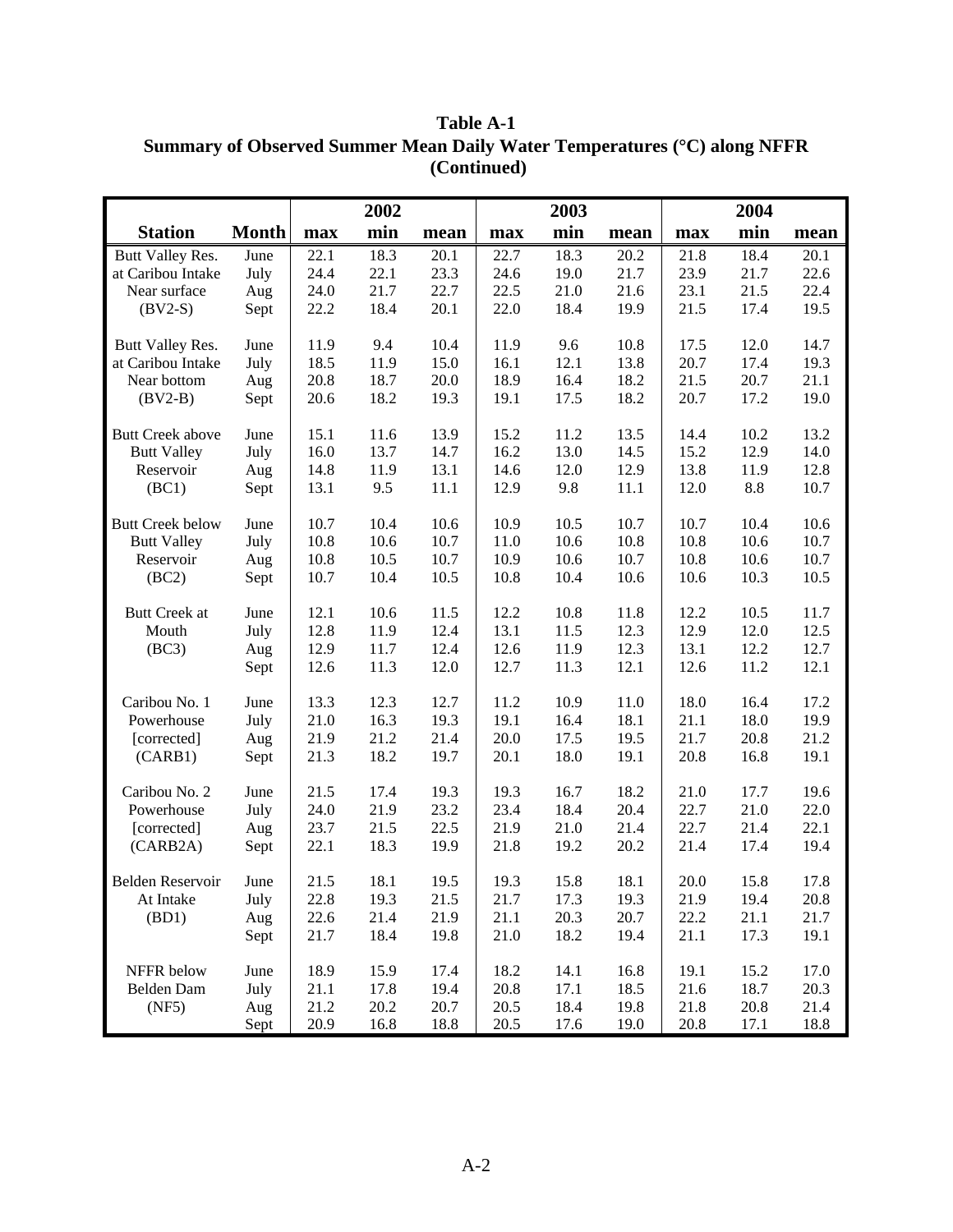|                        |              |              | 2002         |              |                | 2003           |              |              | 2004         |              |
|------------------------|--------------|--------------|--------------|--------------|----------------|----------------|--------------|--------------|--------------|--------------|
| <b>Station</b>         | <b>Month</b> | max          | min          | mean         | max            | min            | mean         | max          | min          | mean         |
| Mosquito Creek         | June         | 14.4         | 11.4         | 13.0         | $---$          | $---$          | $---$        | 13.8         | 10.6         | 12.6         |
| At mouth               | July         | 15.6         | 13.8         | 14.7         | $\overline{a}$ | $\overline{a}$ | $---$        | 15.1         | 13.2         | 14.3         |
| (MC1)                  | Aug          | 15.3         | 12.9         | 13.9         | 15.0           | 12.8           | 13.5         | 14.5         | 13.2         | 13.8         |
|                        | Sept         | 13.7         | 11.3         | 12.2         | 14.0           | 11.0           | 12.2         | 13.2         | 10.4         | 11.9         |
| NFFR near              | June         | 19.0         | 15.7         | 17.1         | 17.9           | 14.3           | 16.6         | 18.8         | 15.1         | 16.9         |
| Queen Lily             | July         | 21.1         | 18.1         | 19.5         | 20.6           | 17.3           | 18.5         | 21.2         | 18.5         | 20.0         |
| Campground             | Aug          | 21.1         | 19.6         | 20.3         | 20.3           | 18.0           | 19.3         | 21.4         | 20.2         | 20.8         |
| (NF6)                  | Sept         | 20.9         | 19.3         | 18.0         | 19.9           | 16.7           | 17.9         | 20.2         | 16.1         | 17.7         |
| NFFR near              | June         | 19.3         | 16.2         | 17.5         | 18.4           | 14.9           | 16.9         | 19.0         | 14.7         | 17.1         |
| Gansner Bar            | July         | 21.3         | 18.5         | 19.7         | 20.9           | 17.3           | 18.9         | 21.2         | 18.5         | 20.0         |
| (NF7)                  | Aug          | 21.1         | 19.1         | 20.1         | 20.5           | 17.9           | 19.3         | 21.3         | 19.9         | 20.5         |
|                        | Sept         | 20.5         | 16.1         | 17.6         | 20.0           | 16.3           | 17.6         | 19.9         | 15.4         | 17.4         |
| East Branch            | June         | 22.3         | 17.8         | 20.8         | 21.7           | 16.7           | 19.4         | 22.3         | 15.9         | 19.9         |
| NFFR at mouth          | July         | 25.5         | 22.4         | 23.8         | 26.4           | 20.1           | 23.1         | 24.8         | 21.1         | 23.0         |
| (EB1)                  | Aug          | 24.3         | 19.9         | 21.8         | 24.0           | 20.1           | 21.4         | 23.1         | 20.4         | 21.7         |
|                        | Sept         | 21.6         | 15.9         | 18.2         | 21.3           | 16.4           | 18.3         | 20.6         | 14.6         | 17.7         |
| NFFR at Belden         |              | 21.2         | 17.1         | 19.4         | 20.5           | 16.5           | 18.7         | 20.8         |              | 18.9         |
| Town Bridge            | June<br>July | 22.9         | 20.4         | 21.4         | 22.9           | 18.8           | 21.0         | 22.9         | 15.5<br>20.2 | 21.5         |
| (NF8)                  | Aug          | 22.3         | 19.5         | 20.7         | 22.0           | 19.2           | 20.4         | 22.0         | 20.1         | 21.0         |
|                        | Sept         | 21.0         | 16.1         | 18.0         | 21.1           | 16.4           | 18.2         | 20.2         | 15.1         | 17.6         |
|                        |              |              |              |              |                |                |              |              |              |              |
| Belden                 | June         | 18.7         | 17.7         | 18.0         | 19.2           | 15.6           | 18.1         | 20.0         | 16.6         | 18.8         |
| Powerhouse             | July         | 22.5         | 19.0         | 21.2         | 21.7           | 17.4           | 19.3         | 22.0         | 19.4         | 20.9         |
| (BD2)                  | Aug          | 22.6<br>21.7 | 21.4<br>18.3 | 21.8<br>19.8 | 21.1<br>21.1   | 20.3<br>18.2   | 20.7<br>19.5 | 22.2<br>21.1 | 21.1<br>17.3 | 21.7<br>19.2 |
|                        | Sept         |              |              |              |                |                |              |              |              |              |
| <b>Yellow Creek</b>    | June         | 17.0         | 12.3         | 15.0         | 15.7           | 11.6           | 14.0         | 15.6         | 10.7         | 14.1         |
| Near mouth             | July         | 18.6         | 16.0         | 17.1         | 18.9           | 13.8           | 16.3         | 17.2         | 14.7         | 16.0         |
| (YC1)                  | Aug          | 17.7         | 14.0         | 15.6         | 17.5           | 13.9           | 15.1         | 16.2         | 14.5         | 15.3         |
|                        | Sept         | 15.4         | 11.8         | 13.1         | 15.3           | 11.5           | 13.0         | 14.4         | 10.6         | 12.6         |
| Chips Creek            | June         | 16.2         | 10.6         | 13.6         | 14.4           | 9.0            | 11.5         | 14.4         | 9.4          | 12.5         |
| Near mouth             | July         | 17.9         | 15.4         | 16.8         | 18.1           | 12.8           | 15.6         | 17.0         | 14.3         | 15.7         |
| (CHIP)                 | Aug          | 17.7         | 14.5         | 15.9         | 17.2           | 14.2           | 15.2         | 16.5         | 14.7         | 15.5         |
|                        | Sept         | 15.9         | 12.1         | 13.7         | 15.8           | 12.1           | 13.6         | 14.8         | 10.9         | 13.0         |
| <b>NFFR</b> below Rock | June         | ---          |              | $---$        | 19.1           | 14.7           | 17.4         | 19.9         | 14.0         | 17.7         |
| Creek Dam              | July         |              |              | ---          | 22.0           | 18.0           | 19.8         | 21.9         | 19.4         | 20.9         |
| (NF9)                  | Aug          | ---          |              | ---          | 21.4           | 19.8           | 20.3         | 21.9         | 20.7         | 21.3         |
|                        | Sept         |              |              | ---          | 20.6           | 17.3           | 18.8         | 20.6         | 16.7         | 18.5         |
| NFFR at NF-57          | June         | 20.7         | 20.1         | 20.3         | 19.1           | 14.9           | 17.6         | 19.9         | 14.1         | 17.7         |
| <b>Insitu Recorder</b> | July         | 22.5         | 20.0         | 21.3         | 22.1           | 18.1           | 19.9         | 21.9         | 19.5         | 20.9         |
| (NF10)                 | Aug          | 22.1         | 20.5         | 21.2         | 21.6           | 19.9           | 20.4         | 21.9         | 20.6         | 21.3         |
|                        | Sept         | 21.2         | 17.6         | 19.1         | 20.7           | 17.3           | 18.8         | 20.6         | 16.6         | 18.5         |

**Table A-1 Summary of Observed Summer Mean Daily Water Temperatures (**°**C) along NFFR (Continued)**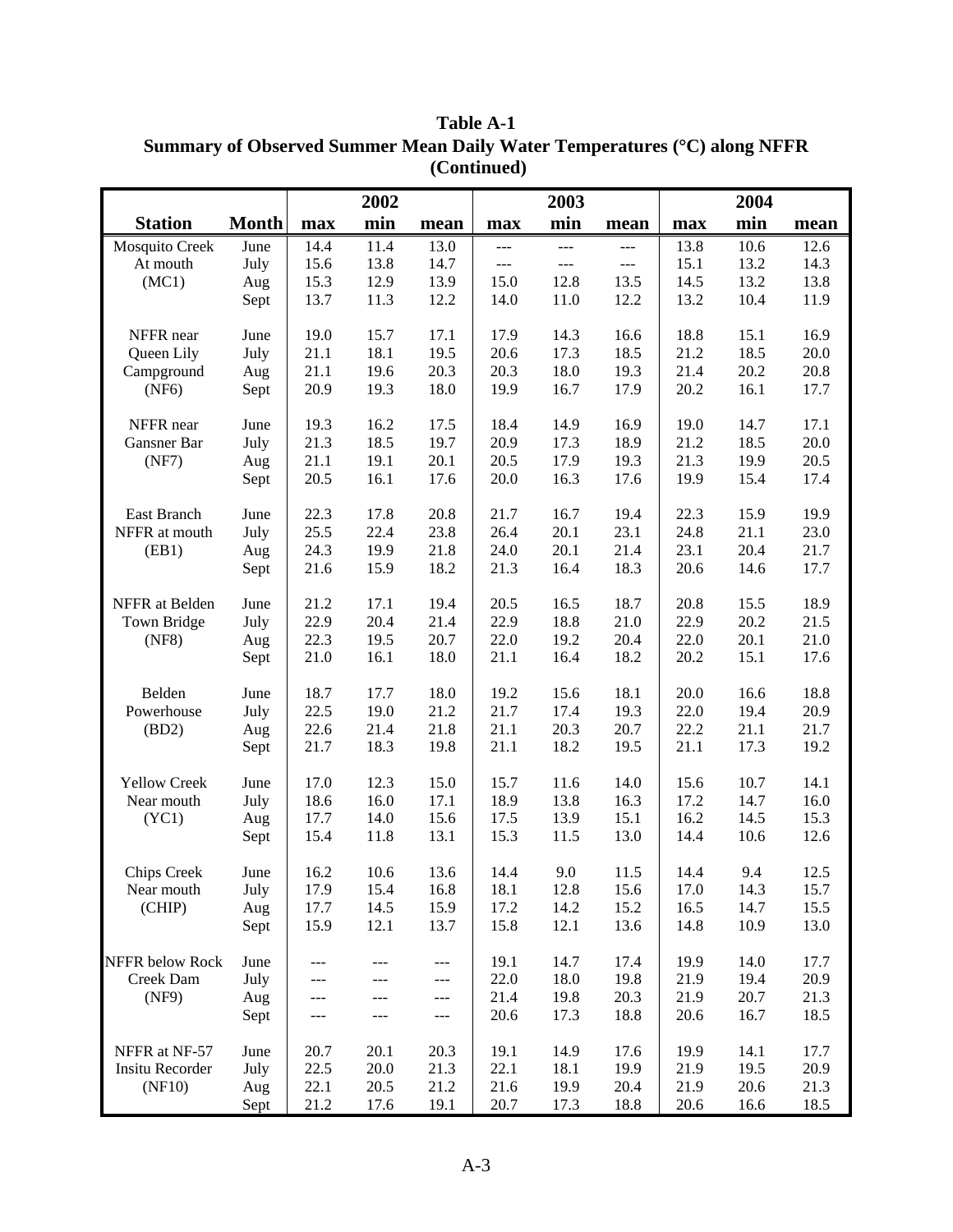| <b>Station</b><br><b>Month</b><br>Min<br>min<br>min<br>max<br>max<br>max<br>mean<br>mean<br>mean<br>16.0<br>10.6<br>15.8<br>11.0<br>13.4<br>15.7<br>9.7<br>Milk Ranch Creek<br>June<br>14.0<br>13.6<br>July<br>17.9<br>14.8<br>19.1<br>12.7<br>15.8<br>14.2<br>15.9<br>Near mouth<br>16.4<br>17.7<br>13.3<br>17.3<br>13.4<br>15.2<br>17.2<br>15.0<br>14.9<br>16.4<br>14.0<br>(MR1)<br>Aug<br>18.1<br>11.1<br>15.9<br>12.7<br>10.9<br>13.1<br>14.3<br>10.1<br>12.4<br>Sept<br><b>Chambers Creek</b><br>16.5<br>9.0<br>13.7<br>15.7<br>9.7<br>12.6<br>16.0<br>9.3<br>13.2<br>June<br>18.8<br>14.9<br>16.9<br>12.7<br>18.3<br>16.2<br>Near mouth<br>July<br>19.7<br>16.1<br>14.2<br>18.1<br>15.8<br>(CHAM)<br>13.9<br>15.7<br>17.7<br>14.2<br>15.3<br>17.1<br>14.2<br>Aug<br>16.3<br>11.6<br>13.8<br>15.8<br>12.1<br>13.6<br>15.2<br>10.8<br>13.4<br>Sept<br>NFFR near Tobin<br>20.9<br>16.0<br>18.6<br>19.3<br>14.1<br>17.1<br>20.1<br>14.3<br>17.8<br>June<br>17.9<br>20.2<br>22.2<br>21.1<br><b>Blw Granite Crk</b><br>July<br>22.8<br>20.2<br>21.5<br>22.6<br>19.7<br>21.1<br>22.5<br>19.8<br>21.0<br>21.7<br>19.6<br>20.3<br>21.9<br>Aug<br>20.3<br>(NF11)<br>21.0<br>18.8<br>20.9<br>17.0<br>18.6<br>18.3<br>17.3<br>20.4<br>16.3<br>Sept<br>14.1<br>Jackass Creek<br>June<br>16.5<br>9.6<br>16.9<br>11.4<br>14.1<br>16.5<br>10.6<br>14.2<br>18.9<br>15.0<br>13.0<br>16.7<br>Near mouth<br>17.0<br>20.3<br>16.6<br>18.7<br>14.8<br>July<br>13.7<br>18.4<br>16.3<br>(JC1)<br>18.3<br>15.9<br>14.3<br>16.1<br>17.6<br>14.8<br>Aug<br>16.5<br>12.2<br>14.2<br>17.8<br>12.7<br>15.8<br>14.0<br>14.8<br>11.6<br>Sept<br>18.6<br>20.2<br>NFFR abv Bucks<br>June<br>21.0<br>15.9<br>19.3<br>14.2<br>17.2<br>14.4<br>17.9<br>22.9<br>20.2<br>22.7<br>17.8<br>20.3<br>22.3<br>21.2<br>July<br>21.6<br>19.8<br>Creek<br>22.0<br>21.2<br>22.6<br>19.7<br>21.0<br>21.8<br>19.6<br>20.3<br>20.4<br>(NF12)<br>Aug<br>17.2<br>16.8<br>21.1<br>18.8<br>21.0<br>18.6<br>20.5<br>16.3<br>18.3<br>Sept<br>18.1<br>12.3<br><b>Bucks Creek</b><br>June<br>12.4<br>16.0<br>17.1<br>15.2<br>17.7<br>11.1<br>15.5<br>14.5<br>Near Mouth<br>July<br>20.4<br>16.8<br>18.6<br>21.0<br>17.6<br>19.9<br>16.2<br>17.8<br>19.3<br>14.8<br>18.8<br>15.0<br>18.2<br>(BUCK1)<br>16.9<br>16.5<br>15.6<br>16.8<br>Aug<br>12.1<br>17.1<br>12.0<br>14.0<br>17.7<br>14.4<br>15.9<br>10.8<br>13.5<br>Sept<br>18.6<br>13.2<br>13.5<br>10.5<br>12.4<br><b>Bucks Creek</b><br>June<br>15.6<br>12.4<br>13.4<br>11.3<br>18.9<br>14.4<br>Powerhouse<br>15.6<br>16.7<br>14.1<br>11.6<br>13.2<br>15.1<br>13.5<br>July<br>15.5<br>13.5<br>14.3<br>15.7<br>11.9<br>13.5<br>13.4<br>12.4<br>12.8<br>(BUCK2)<br>Aug<br>13.7<br>12.6<br>13.0<br>11.9<br>11.1<br>11.4<br>13.8<br>13.5<br>Sept<br>12.8<br>21.0<br>15.8<br>18.6<br>17.9<br>13.3<br>15.7<br>19.3<br>13.3<br>16.5<br>NFFR abv Rock<br>June<br>Creek Powerhouse<br>July<br>22.8<br>19.4<br>20.7<br>23.0<br>15.4<br>18.7<br>21.1<br>18.6<br>19.5<br>(NF13)<br>21.8<br>17.6<br>19.3<br>22.0<br>16.3<br>18.4<br>19.0<br>18.1<br>Aug<br>17.3<br>14.2<br>18.1<br>15.0<br>16.3<br>17.1<br>15.6<br>19.2<br>15.7<br>17.2<br>Sept<br>16.1<br>18.1<br>Rock Creek<br>20.1<br>19.6<br>14.8<br>17.7<br>20.1<br>14.3<br>17.8<br>June<br>Powerhouse<br>22.6<br>21.3<br>22.3<br>22.3<br>21.3<br>July<br>19.6<br>18.5<br>20.1<br>19.8<br>22.6<br>21.0<br>21.7<br>22.0<br>20.9<br>22.5<br>21.9<br>(RC1)<br>20.4<br>21.4<br>Aug |      |      | 2002 |      |      | 2003 |      |      | 2004 |      |
|----------------------------------------------------------------------------------------------------------------------------------------------------------------------------------------------------------------------------------------------------------------------------------------------------------------------------------------------------------------------------------------------------------------------------------------------------------------------------------------------------------------------------------------------------------------------------------------------------------------------------------------------------------------------------------------------------------------------------------------------------------------------------------------------------------------------------------------------------------------------------------------------------------------------------------------------------------------------------------------------------------------------------------------------------------------------------------------------------------------------------------------------------------------------------------------------------------------------------------------------------------------------------------------------------------------------------------------------------------------------------------------------------------------------------------------------------------------------------------------------------------------------------------------------------------------------------------------------------------------------------------------------------------------------------------------------------------------------------------------------------------------------------------------------------------------------------------------------------------------------------------------------------------------------------------------------------------------------------------------------------------------------------------------------------------------------------------------------------------------------------------------------------------------------------------------------------------------------------------------------------------------------------------------------------------------------------------------------------------------------------------------------------------------------------------------------------------------------------------------------------------------------------------------------------------------------------------------------------------------------------------------------------------------------------------------------------------------------------------------------------------------------------------------------------------------------------------------------------------------------------------------------------------------------------------------------------------------------------------------------------------------------------------------------------------------------------------------------------------------------------------------------------------------------------------------------------------------------------------------------------------------------------------------------------------------------------------------------------------------------------------------------------------------------|------|------|------|------|------|------|------|------|------|------|
|                                                                                                                                                                                                                                                                                                                                                                                                                                                                                                                                                                                                                                                                                                                                                                                                                                                                                                                                                                                                                                                                                                                                                                                                                                                                                                                                                                                                                                                                                                                                                                                                                                                                                                                                                                                                                                                                                                                                                                                                                                                                                                                                                                                                                                                                                                                                                                                                                                                                                                                                                                                                                                                                                                                                                                                                                                                                                                                                                                                                                                                                                                                                                                                                                                                                                                                                                                                                                      |      |      |      |      |      |      |      |      |      |      |
|                                                                                                                                                                                                                                                                                                                                                                                                                                                                                                                                                                                                                                                                                                                                                                                                                                                                                                                                                                                                                                                                                                                                                                                                                                                                                                                                                                                                                                                                                                                                                                                                                                                                                                                                                                                                                                                                                                                                                                                                                                                                                                                                                                                                                                                                                                                                                                                                                                                                                                                                                                                                                                                                                                                                                                                                                                                                                                                                                                                                                                                                                                                                                                                                                                                                                                                                                                                                                      |      |      |      |      |      |      |      |      |      |      |
|                                                                                                                                                                                                                                                                                                                                                                                                                                                                                                                                                                                                                                                                                                                                                                                                                                                                                                                                                                                                                                                                                                                                                                                                                                                                                                                                                                                                                                                                                                                                                                                                                                                                                                                                                                                                                                                                                                                                                                                                                                                                                                                                                                                                                                                                                                                                                                                                                                                                                                                                                                                                                                                                                                                                                                                                                                                                                                                                                                                                                                                                                                                                                                                                                                                                                                                                                                                                                      |      |      |      |      |      |      |      |      |      |      |
|                                                                                                                                                                                                                                                                                                                                                                                                                                                                                                                                                                                                                                                                                                                                                                                                                                                                                                                                                                                                                                                                                                                                                                                                                                                                                                                                                                                                                                                                                                                                                                                                                                                                                                                                                                                                                                                                                                                                                                                                                                                                                                                                                                                                                                                                                                                                                                                                                                                                                                                                                                                                                                                                                                                                                                                                                                                                                                                                                                                                                                                                                                                                                                                                                                                                                                                                                                                                                      |      |      |      |      |      |      |      |      |      |      |
|                                                                                                                                                                                                                                                                                                                                                                                                                                                                                                                                                                                                                                                                                                                                                                                                                                                                                                                                                                                                                                                                                                                                                                                                                                                                                                                                                                                                                                                                                                                                                                                                                                                                                                                                                                                                                                                                                                                                                                                                                                                                                                                                                                                                                                                                                                                                                                                                                                                                                                                                                                                                                                                                                                                                                                                                                                                                                                                                                                                                                                                                                                                                                                                                                                                                                                                                                                                                                      |      |      |      |      |      |      |      |      |      |      |
|                                                                                                                                                                                                                                                                                                                                                                                                                                                                                                                                                                                                                                                                                                                                                                                                                                                                                                                                                                                                                                                                                                                                                                                                                                                                                                                                                                                                                                                                                                                                                                                                                                                                                                                                                                                                                                                                                                                                                                                                                                                                                                                                                                                                                                                                                                                                                                                                                                                                                                                                                                                                                                                                                                                                                                                                                                                                                                                                                                                                                                                                                                                                                                                                                                                                                                                                                                                                                      |      |      |      |      |      |      |      |      |      |      |
|                                                                                                                                                                                                                                                                                                                                                                                                                                                                                                                                                                                                                                                                                                                                                                                                                                                                                                                                                                                                                                                                                                                                                                                                                                                                                                                                                                                                                                                                                                                                                                                                                                                                                                                                                                                                                                                                                                                                                                                                                                                                                                                                                                                                                                                                                                                                                                                                                                                                                                                                                                                                                                                                                                                                                                                                                                                                                                                                                                                                                                                                                                                                                                                                                                                                                                                                                                                                                      |      |      |      |      |      |      |      |      |      |      |
|                                                                                                                                                                                                                                                                                                                                                                                                                                                                                                                                                                                                                                                                                                                                                                                                                                                                                                                                                                                                                                                                                                                                                                                                                                                                                                                                                                                                                                                                                                                                                                                                                                                                                                                                                                                                                                                                                                                                                                                                                                                                                                                                                                                                                                                                                                                                                                                                                                                                                                                                                                                                                                                                                                                                                                                                                                                                                                                                                                                                                                                                                                                                                                                                                                                                                                                                                                                                                      |      |      |      |      |      |      |      |      |      |      |
|                                                                                                                                                                                                                                                                                                                                                                                                                                                                                                                                                                                                                                                                                                                                                                                                                                                                                                                                                                                                                                                                                                                                                                                                                                                                                                                                                                                                                                                                                                                                                                                                                                                                                                                                                                                                                                                                                                                                                                                                                                                                                                                                                                                                                                                                                                                                                                                                                                                                                                                                                                                                                                                                                                                                                                                                                                                                                                                                                                                                                                                                                                                                                                                                                                                                                                                                                                                                                      |      |      |      |      |      |      |      |      |      |      |
|                                                                                                                                                                                                                                                                                                                                                                                                                                                                                                                                                                                                                                                                                                                                                                                                                                                                                                                                                                                                                                                                                                                                                                                                                                                                                                                                                                                                                                                                                                                                                                                                                                                                                                                                                                                                                                                                                                                                                                                                                                                                                                                                                                                                                                                                                                                                                                                                                                                                                                                                                                                                                                                                                                                                                                                                                                                                                                                                                                                                                                                                                                                                                                                                                                                                                                                                                                                                                      |      |      |      |      |      |      |      |      |      |      |
|                                                                                                                                                                                                                                                                                                                                                                                                                                                                                                                                                                                                                                                                                                                                                                                                                                                                                                                                                                                                                                                                                                                                                                                                                                                                                                                                                                                                                                                                                                                                                                                                                                                                                                                                                                                                                                                                                                                                                                                                                                                                                                                                                                                                                                                                                                                                                                                                                                                                                                                                                                                                                                                                                                                                                                                                                                                                                                                                                                                                                                                                                                                                                                                                                                                                                                                                                                                                                      |      |      |      |      |      |      |      |      |      |      |
|                                                                                                                                                                                                                                                                                                                                                                                                                                                                                                                                                                                                                                                                                                                                                                                                                                                                                                                                                                                                                                                                                                                                                                                                                                                                                                                                                                                                                                                                                                                                                                                                                                                                                                                                                                                                                                                                                                                                                                                                                                                                                                                                                                                                                                                                                                                                                                                                                                                                                                                                                                                                                                                                                                                                                                                                                                                                                                                                                                                                                                                                                                                                                                                                                                                                                                                                                                                                                      |      |      |      |      |      |      |      |      |      |      |
|                                                                                                                                                                                                                                                                                                                                                                                                                                                                                                                                                                                                                                                                                                                                                                                                                                                                                                                                                                                                                                                                                                                                                                                                                                                                                                                                                                                                                                                                                                                                                                                                                                                                                                                                                                                                                                                                                                                                                                                                                                                                                                                                                                                                                                                                                                                                                                                                                                                                                                                                                                                                                                                                                                                                                                                                                                                                                                                                                                                                                                                                                                                                                                                                                                                                                                                                                                                                                      |      |      |      |      |      |      |      |      |      |      |
|                                                                                                                                                                                                                                                                                                                                                                                                                                                                                                                                                                                                                                                                                                                                                                                                                                                                                                                                                                                                                                                                                                                                                                                                                                                                                                                                                                                                                                                                                                                                                                                                                                                                                                                                                                                                                                                                                                                                                                                                                                                                                                                                                                                                                                                                                                                                                                                                                                                                                                                                                                                                                                                                                                                                                                                                                                                                                                                                                                                                                                                                                                                                                                                                                                                                                                                                                                                                                      |      |      |      |      |      |      |      |      |      |      |
|                                                                                                                                                                                                                                                                                                                                                                                                                                                                                                                                                                                                                                                                                                                                                                                                                                                                                                                                                                                                                                                                                                                                                                                                                                                                                                                                                                                                                                                                                                                                                                                                                                                                                                                                                                                                                                                                                                                                                                                                                                                                                                                                                                                                                                                                                                                                                                                                                                                                                                                                                                                                                                                                                                                                                                                                                                                                                                                                                                                                                                                                                                                                                                                                                                                                                                                                                                                                                      |      |      |      |      |      |      |      |      |      |      |
|                                                                                                                                                                                                                                                                                                                                                                                                                                                                                                                                                                                                                                                                                                                                                                                                                                                                                                                                                                                                                                                                                                                                                                                                                                                                                                                                                                                                                                                                                                                                                                                                                                                                                                                                                                                                                                                                                                                                                                                                                                                                                                                                                                                                                                                                                                                                                                                                                                                                                                                                                                                                                                                                                                                                                                                                                                                                                                                                                                                                                                                                                                                                                                                                                                                                                                                                                                                                                      |      |      |      |      |      |      |      |      |      |      |
|                                                                                                                                                                                                                                                                                                                                                                                                                                                                                                                                                                                                                                                                                                                                                                                                                                                                                                                                                                                                                                                                                                                                                                                                                                                                                                                                                                                                                                                                                                                                                                                                                                                                                                                                                                                                                                                                                                                                                                                                                                                                                                                                                                                                                                                                                                                                                                                                                                                                                                                                                                                                                                                                                                                                                                                                                                                                                                                                                                                                                                                                                                                                                                                                                                                                                                                                                                                                                      |      |      |      |      |      |      |      |      |      |      |
|                                                                                                                                                                                                                                                                                                                                                                                                                                                                                                                                                                                                                                                                                                                                                                                                                                                                                                                                                                                                                                                                                                                                                                                                                                                                                                                                                                                                                                                                                                                                                                                                                                                                                                                                                                                                                                                                                                                                                                                                                                                                                                                                                                                                                                                                                                                                                                                                                                                                                                                                                                                                                                                                                                                                                                                                                                                                                                                                                                                                                                                                                                                                                                                                                                                                                                                                                                                                                      |      |      |      |      |      |      |      |      |      |      |
|                                                                                                                                                                                                                                                                                                                                                                                                                                                                                                                                                                                                                                                                                                                                                                                                                                                                                                                                                                                                                                                                                                                                                                                                                                                                                                                                                                                                                                                                                                                                                                                                                                                                                                                                                                                                                                                                                                                                                                                                                                                                                                                                                                                                                                                                                                                                                                                                                                                                                                                                                                                                                                                                                                                                                                                                                                                                                                                                                                                                                                                                                                                                                                                                                                                                                                                                                                                                                      |      |      |      |      |      |      |      |      |      |      |
|                                                                                                                                                                                                                                                                                                                                                                                                                                                                                                                                                                                                                                                                                                                                                                                                                                                                                                                                                                                                                                                                                                                                                                                                                                                                                                                                                                                                                                                                                                                                                                                                                                                                                                                                                                                                                                                                                                                                                                                                                                                                                                                                                                                                                                                                                                                                                                                                                                                                                                                                                                                                                                                                                                                                                                                                                                                                                                                                                                                                                                                                                                                                                                                                                                                                                                                                                                                                                      |      |      |      |      |      |      |      |      |      |      |
|                                                                                                                                                                                                                                                                                                                                                                                                                                                                                                                                                                                                                                                                                                                                                                                                                                                                                                                                                                                                                                                                                                                                                                                                                                                                                                                                                                                                                                                                                                                                                                                                                                                                                                                                                                                                                                                                                                                                                                                                                                                                                                                                                                                                                                                                                                                                                                                                                                                                                                                                                                                                                                                                                                                                                                                                                                                                                                                                                                                                                                                                                                                                                                                                                                                                                                                                                                                                                      |      |      |      |      |      |      |      |      |      |      |
|                                                                                                                                                                                                                                                                                                                                                                                                                                                                                                                                                                                                                                                                                                                                                                                                                                                                                                                                                                                                                                                                                                                                                                                                                                                                                                                                                                                                                                                                                                                                                                                                                                                                                                                                                                                                                                                                                                                                                                                                                                                                                                                                                                                                                                                                                                                                                                                                                                                                                                                                                                                                                                                                                                                                                                                                                                                                                                                                                                                                                                                                                                                                                                                                                                                                                                                                                                                                                      |      |      |      |      |      |      |      |      |      |      |
|                                                                                                                                                                                                                                                                                                                                                                                                                                                                                                                                                                                                                                                                                                                                                                                                                                                                                                                                                                                                                                                                                                                                                                                                                                                                                                                                                                                                                                                                                                                                                                                                                                                                                                                                                                                                                                                                                                                                                                                                                                                                                                                                                                                                                                                                                                                                                                                                                                                                                                                                                                                                                                                                                                                                                                                                                                                                                                                                                                                                                                                                                                                                                                                                                                                                                                                                                                                                                      |      |      |      |      |      |      |      |      |      |      |
|                                                                                                                                                                                                                                                                                                                                                                                                                                                                                                                                                                                                                                                                                                                                                                                                                                                                                                                                                                                                                                                                                                                                                                                                                                                                                                                                                                                                                                                                                                                                                                                                                                                                                                                                                                                                                                                                                                                                                                                                                                                                                                                                                                                                                                                                                                                                                                                                                                                                                                                                                                                                                                                                                                                                                                                                                                                                                                                                                                                                                                                                                                                                                                                                                                                                                                                                                                                                                      |      |      |      |      |      |      |      |      |      |      |
|                                                                                                                                                                                                                                                                                                                                                                                                                                                                                                                                                                                                                                                                                                                                                                                                                                                                                                                                                                                                                                                                                                                                                                                                                                                                                                                                                                                                                                                                                                                                                                                                                                                                                                                                                                                                                                                                                                                                                                                                                                                                                                                                                                                                                                                                                                                                                                                                                                                                                                                                                                                                                                                                                                                                                                                                                                                                                                                                                                                                                                                                                                                                                                                                                                                                                                                                                                                                                      |      |      |      |      |      |      |      |      |      |      |
|                                                                                                                                                                                                                                                                                                                                                                                                                                                                                                                                                                                                                                                                                                                                                                                                                                                                                                                                                                                                                                                                                                                                                                                                                                                                                                                                                                                                                                                                                                                                                                                                                                                                                                                                                                                                                                                                                                                                                                                                                                                                                                                                                                                                                                                                                                                                                                                                                                                                                                                                                                                                                                                                                                                                                                                                                                                                                                                                                                                                                                                                                                                                                                                                                                                                                                                                                                                                                      |      |      |      |      |      |      |      |      |      |      |
|                                                                                                                                                                                                                                                                                                                                                                                                                                                                                                                                                                                                                                                                                                                                                                                                                                                                                                                                                                                                                                                                                                                                                                                                                                                                                                                                                                                                                                                                                                                                                                                                                                                                                                                                                                                                                                                                                                                                                                                                                                                                                                                                                                                                                                                                                                                                                                                                                                                                                                                                                                                                                                                                                                                                                                                                                                                                                                                                                                                                                                                                                                                                                                                                                                                                                                                                                                                                                      |      |      |      |      |      |      |      |      |      |      |
|                                                                                                                                                                                                                                                                                                                                                                                                                                                                                                                                                                                                                                                                                                                                                                                                                                                                                                                                                                                                                                                                                                                                                                                                                                                                                                                                                                                                                                                                                                                                                                                                                                                                                                                                                                                                                                                                                                                                                                                                                                                                                                                                                                                                                                                                                                                                                                                                                                                                                                                                                                                                                                                                                                                                                                                                                                                                                                                                                                                                                                                                                                                                                                                                                                                                                                                                                                                                                      |      |      |      |      |      |      |      |      |      |      |
|                                                                                                                                                                                                                                                                                                                                                                                                                                                                                                                                                                                                                                                                                                                                                                                                                                                                                                                                                                                                                                                                                                                                                                                                                                                                                                                                                                                                                                                                                                                                                                                                                                                                                                                                                                                                                                                                                                                                                                                                                                                                                                                                                                                                                                                                                                                                                                                                                                                                                                                                                                                                                                                                                                                                                                                                                                                                                                                                                                                                                                                                                                                                                                                                                                                                                                                                                                                                                      |      |      |      |      |      |      |      |      |      |      |
|                                                                                                                                                                                                                                                                                                                                                                                                                                                                                                                                                                                                                                                                                                                                                                                                                                                                                                                                                                                                                                                                                                                                                                                                                                                                                                                                                                                                                                                                                                                                                                                                                                                                                                                                                                                                                                                                                                                                                                                                                                                                                                                                                                                                                                                                                                                                                                                                                                                                                                                                                                                                                                                                                                                                                                                                                                                                                                                                                                                                                                                                                                                                                                                                                                                                                                                                                                                                                      |      |      |      |      |      |      |      |      |      |      |
|                                                                                                                                                                                                                                                                                                                                                                                                                                                                                                                                                                                                                                                                                                                                                                                                                                                                                                                                                                                                                                                                                                                                                                                                                                                                                                                                                                                                                                                                                                                                                                                                                                                                                                                                                                                                                                                                                                                                                                                                                                                                                                                                                                                                                                                                                                                                                                                                                                                                                                                                                                                                                                                                                                                                                                                                                                                                                                                                                                                                                                                                                                                                                                                                                                                                                                                                                                                                                      |      |      |      |      |      |      |      |      |      |      |
|                                                                                                                                                                                                                                                                                                                                                                                                                                                                                                                                                                                                                                                                                                                                                                                                                                                                                                                                                                                                                                                                                                                                                                                                                                                                                                                                                                                                                                                                                                                                                                                                                                                                                                                                                                                                                                                                                                                                                                                                                                                                                                                                                                                                                                                                                                                                                                                                                                                                                                                                                                                                                                                                                                                                                                                                                                                                                                                                                                                                                                                                                                                                                                                                                                                                                                                                                                                                                      |      |      |      |      |      |      |      |      |      |      |
|                                                                                                                                                                                                                                                                                                                                                                                                                                                                                                                                                                                                                                                                                                                                                                                                                                                                                                                                                                                                                                                                                                                                                                                                                                                                                                                                                                                                                                                                                                                                                                                                                                                                                                                                                                                                                                                                                                                                                                                                                                                                                                                                                                                                                                                                                                                                                                                                                                                                                                                                                                                                                                                                                                                                                                                                                                                                                                                                                                                                                                                                                                                                                                                                                                                                                                                                                                                                                      |      |      |      |      |      |      |      |      |      |      |
|                                                                                                                                                                                                                                                                                                                                                                                                                                                                                                                                                                                                                                                                                                                                                                                                                                                                                                                                                                                                                                                                                                                                                                                                                                                                                                                                                                                                                                                                                                                                                                                                                                                                                                                                                                                                                                                                                                                                                                                                                                                                                                                                                                                                                                                                                                                                                                                                                                                                                                                                                                                                                                                                                                                                                                                                                                                                                                                                                                                                                                                                                                                                                                                                                                                                                                                                                                                                                      |      |      |      |      |      |      |      |      |      |      |
|                                                                                                                                                                                                                                                                                                                                                                                                                                                                                                                                                                                                                                                                                                                                                                                                                                                                                                                                                                                                                                                                                                                                                                                                                                                                                                                                                                                                                                                                                                                                                                                                                                                                                                                                                                                                                                                                                                                                                                                                                                                                                                                                                                                                                                                                                                                                                                                                                                                                                                                                                                                                                                                                                                                                                                                                                                                                                                                                                                                                                                                                                                                                                                                                                                                                                                                                                                                                                      |      |      |      |      |      |      |      |      |      |      |
|                                                                                                                                                                                                                                                                                                                                                                                                                                                                                                                                                                                                                                                                                                                                                                                                                                                                                                                                                                                                                                                                                                                                                                                                                                                                                                                                                                                                                                                                                                                                                                                                                                                                                                                                                                                                                                                                                                                                                                                                                                                                                                                                                                                                                                                                                                                                                                                                                                                                                                                                                                                                                                                                                                                                                                                                                                                                                                                                                                                                                                                                                                                                                                                                                                                                                                                                                                                                                      |      |      |      |      |      |      |      |      |      |      |
|                                                                                                                                                                                                                                                                                                                                                                                                                                                                                                                                                                                                                                                                                                                                                                                                                                                                                                                                                                                                                                                                                                                                                                                                                                                                                                                                                                                                                                                                                                                                                                                                                                                                                                                                                                                                                                                                                                                                                                                                                                                                                                                                                                                                                                                                                                                                                                                                                                                                                                                                                                                                                                                                                                                                                                                                                                                                                                                                                                                                                                                                                                                                                                                                                                                                                                                                                                                                                      |      |      |      |      |      |      |      |      |      |      |
|                                                                                                                                                                                                                                                                                                                                                                                                                                                                                                                                                                                                                                                                                                                                                                                                                                                                                                                                                                                                                                                                                                                                                                                                                                                                                                                                                                                                                                                                                                                                                                                                                                                                                                                                                                                                                                                                                                                                                                                                                                                                                                                                                                                                                                                                                                                                                                                                                                                                                                                                                                                                                                                                                                                                                                                                                                                                                                                                                                                                                                                                                                                                                                                                                                                                                                                                                                                                                      |      |      |      |      |      |      |      |      |      |      |
|                                                                                                                                                                                                                                                                                                                                                                                                                                                                                                                                                                                                                                                                                                                                                                                                                                                                                                                                                                                                                                                                                                                                                                                                                                                                                                                                                                                                                                                                                                                                                                                                                                                                                                                                                                                                                                                                                                                                                                                                                                                                                                                                                                                                                                                                                                                                                                                                                                                                                                                                                                                                                                                                                                                                                                                                                                                                                                                                                                                                                                                                                                                                                                                                                                                                                                                                                                                                                      |      |      |      |      |      |      |      |      |      |      |
|                                                                                                                                                                                                                                                                                                                                                                                                                                                                                                                                                                                                                                                                                                                                                                                                                                                                                                                                                                                                                                                                                                                                                                                                                                                                                                                                                                                                                                                                                                                                                                                                                                                                                                                                                                                                                                                                                                                                                                                                                                                                                                                                                                                                                                                                                                                                                                                                                                                                                                                                                                                                                                                                                                                                                                                                                                                                                                                                                                                                                                                                                                                                                                                                                                                                                                                                                                                                                      | Sept | 21.7 | 18.4 | 19.8 | 21.2 | 18.1 | 19.5 | 21.4 | 17.4 | 19.7 |

**Table A-1 Summary of Observed Summer Mean Daily Water Temperatures (**°**C) along NFFR (Continued)**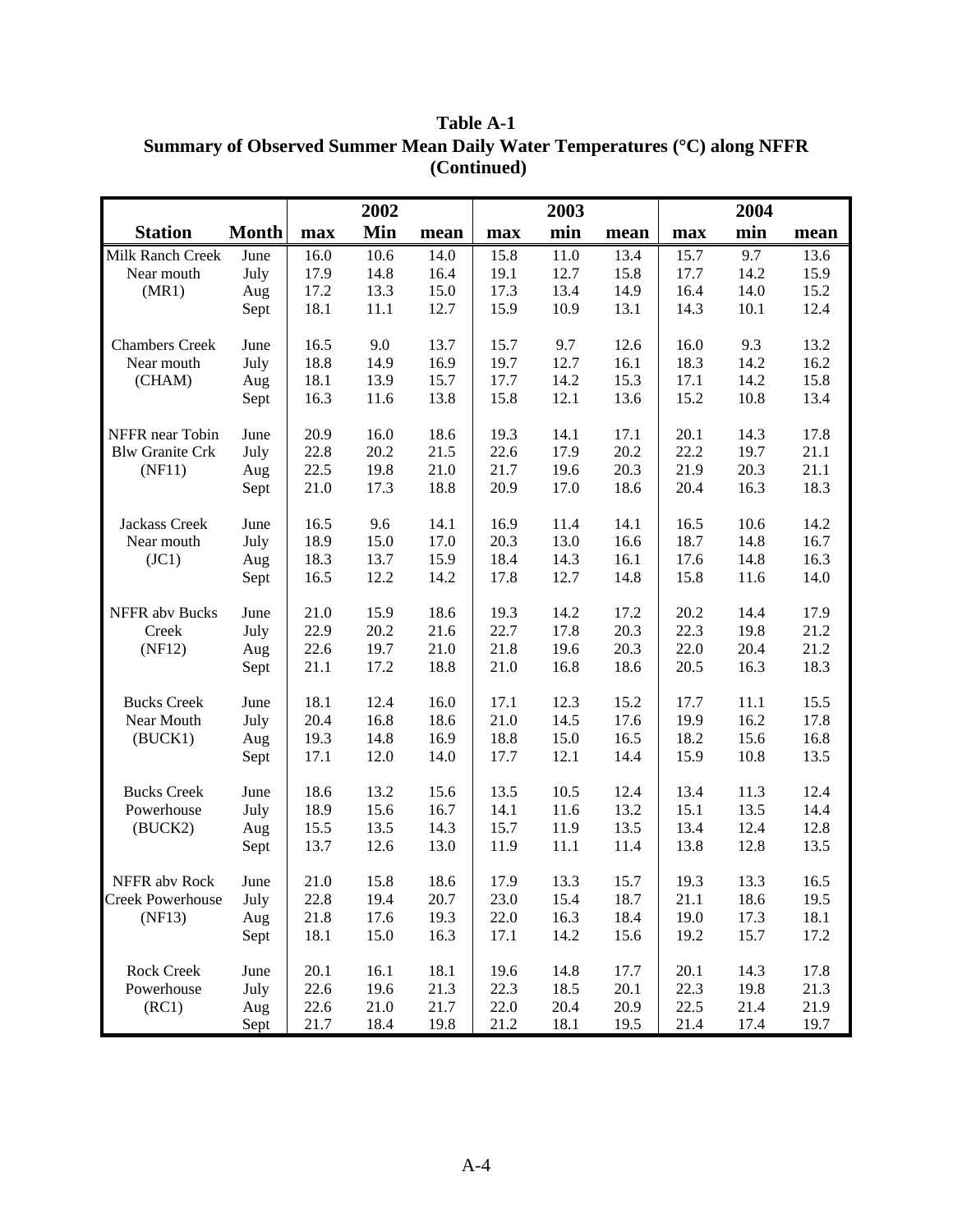|                      |              |      | 2002 |      |      | 2003 |      |      | 2004 |      |
|----------------------|--------------|------|------|------|------|------|------|------|------|------|
| <b>Station</b>       | <b>Month</b> | max  | Min  | mean | max  | min  | mean | max  | min  | mean |
| <b>Rock Creek</b>    | June         | 17.6 | 11.4 | 14.8 | 16.4 | 9.5  | 12.8 | 17.4 | 10.0 | 14.3 |
| Near mouth           | July         | 19.7 | 16.5 | 18.1 | 20.6 | 14.2 | 17.4 | 19.4 | 15.8 | 17.6 |
| (RC2)                | Aug          | 19.3 | 15.6 | 17.1 | 22.0 | 16.3 | 18.4 | 18.1 | 16.1 | 17.2 |
|                      | Sept         | 17.1 | 13.7 | 14.8 | 17.7 | 13.5 | 15.1 | 16.6 | 12.5 | 14.6 |
| NFFR abv Grizzly     | June         | 20.8 | 16.7 | 18.4 | 18.5 | 14.1 | 16.9 | 19.8 | 14.0 | 17.2 |
| Creek                | July         | 22.2 | 20.3 | 21.2 | 22.2 | 17.4 | 19.6 | 21.6 | 19.4 | 20.7 |
| (NF14)               | Aug          | 21.9 | 19.6 | 20.7 | 21.8 | 19.2 | 20.0 | 21.3 | 20.0 | 20.6 |
|                      | Sept         | 20.5 | 17.1 | 18.5 | 20.1 | 16.8 | 18.2 | 20.0 | 16.5 | 18.3 |
| <b>Grizzly Creek</b> | June         | 18.3 | 12.7 | 15.9 | 17.1 | 13.5 | 15.5 | 18.1 | 12.1 | 15.8 |
| Near mouth           | July         | 20.8 | 17.8 | 19.3 | 21.2 | 15.1 | 18.2 | 20.3 | 17.3 | 18.8 |
| (GR1)                | Aug          | 20.5 | 16.4 | 18.0 | 20.0 | 16.4 | 17.5 | 19.1 | 17.2 | 18.1 |
|                      | Sept         | 17.8 | 13.5 | 15.0 | 18.4 | 13.4 | 15.3 | 17.2 | 12.1 | 14.7 |
| NFFR at NF-56        | June         | 20.9 | 16.2 | 18.4 | 18.6 | 14.0 | 16.9 | 19.7 | 14.3 | 17.3 |
| blw Grizzly Crk      | July         | 22.1 | 20.4 | 21.3 | 22.4 | 17.3 | 19.8 | 21.7 | 19.4 | 20.7 |
| (NF15)               | Aug          | 22.0 | 19.5 | 20.6 | 21.9 | 19.3 | 20.0 | 21.3 | 19.9 | 20.6 |
|                      | Sept         | 20.5 | 16.9 | 18.4 | 20.3 | 16.7 | 18.2 | 19.9 | 16.3 | 18.1 |
| NFFR abv Cresta      | June         | 21.2 | 16.4 | 18.7 | 18.9 | 14.4 | 17.2 | 20.0 | 14.7 | 17.6 |
| Powerhouse           | July         | 22.6 | 20.9 | 21.7 | 22.7 | 17.7 | 20.1 | 22.1 | 19.7 | 21.1 |
| (NF16)               | Aug          | 22.4 | 19.6 | 20.9 | 22.1 | 19.5 | 20.2 | 21.6 | 20.2 | 20.9 |
|                      | Sept         | 20.7 | 17.1 | 18.5 | 20.6 | 16.5 | 18.3 | 20.2 | 16.5 | 18.3 |
| Cresta               | June         | 20.8 | 16.3 | 18.5 | 18.5 | 13.9 | 16.8 | 19.8 | 13.8 | 17.1 |
| Powerhouse           | July         | 22.5 | 20.4 | 21.4 | 22.3 | 17.4 | 19.7 | 21.5 | 19.4 | 20.7 |
| (CR1)                | Aug          | 22.5 | 20.1 | 21.0 | 22.0 | 19.5 | 20.2 | 21.2 | 20.1 | 20.7 |
|                      | Sept         | 20.7 | 17.3 | 18.7 | 20.1 | 17.0 | 18.3 | 20.1 | 16.7 | 18.5 |
| Middle Fork          | June         | 21.1 | 15.2 | 18.2 | 16.9 | 13.4 | 15.6 | 20.1 | 14.0 | 17.7 |
| Feather River        | July         | 23.3 | 20.5 | 21.9 | 23.4 | 19.0 | 21.4 | 22.5 | 19.9 | 21.0 |
| At Milsap Bar        | Aug          | 22.9 | 18.6 | 20.3 | 22.3 | 18.6 | 19.6 | 21.3 | 19.2 | 20.3 |
| (MB1)                | Sept         | 19.9 | 16.2 | 17.3 | 20.0 | 16.6 | 18.0 | 19.2 | 13.7 | 16.5 |

**Table A-1 Summary of Observed Summer Mean Daily Water Temperatures (**°**C) along NFFR (Continued)**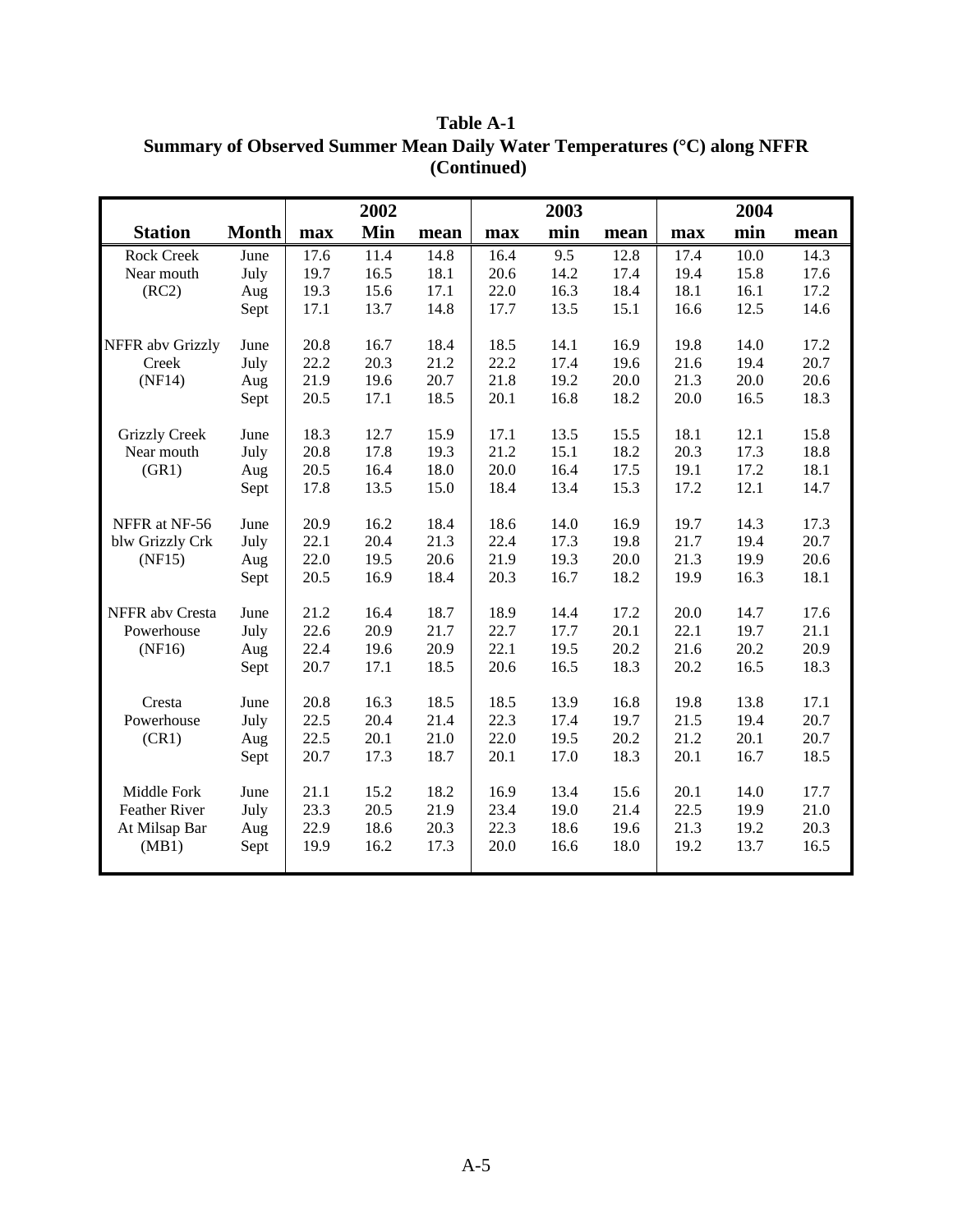|                      |              |      | 2002             |      |       | 2003    |       |       | 2004             |       |
|----------------------|--------------|------|------------------|------|-------|---------|-------|-------|------------------|-------|
| <b>Station</b>       | <b>Month</b> | max  | min              | mean | max   | min     | mean  | max   | min              | mean  |
| NFFR near            | June         | 397  | 214              | 298  | 645   | 392     | 504   | 800   | 282              | 467   |
| Chester (NF1)        | July         | 212  | 139              | 175  | 373   | 206     | 273   | 346   | 143              | 196   |
| [Temporary]          | Aug          | 136  | 112              | 120  | 220   | 151     | 177   | 142   | 108              | 123   |
|                      | Sept         | 111  | 97               | 104  | 152   | 121     | 135   | 132   | 103              | 110   |
| Hamilton Branch      | June         | 85.5 | 69.7             | 76.8 | 267   | 89      | 124   | 111   | 74.0             | 83.2  |
| at Road A13 Bridge   | July         | 95.0 | 67.7             | 76.8 | 111   | 80      | 92    | 104   | 70.6             | 85.1  |
| (HB1)                | Aug          | 78.0 | 75.8             | 76.5 | 96    | 69      | 76    | 101   | 68.5             | 93.3  |
| [Temporary]          | Sept         | 76.2 | 61.0             | 71.7 | 100   | 65      | 69    | 80.7  | 67.3             | 77.3  |
| Hamilton Branch      | June         | 38   | 32               | 34   | 197   | 35.3    | 77.1  | 78.8  | 27.7             | 56.9  |
| Powerhouse           | July         | 35   | $\boldsymbol{0}$ | 23   | 38.4  | 0.0     | 23.0  | 50.8  | 0.0              | 27.3  |
| $(NF-83)$            | Aug          | 92   | 11               | 79   | 199   | 33.4    | 155   | 84.5  | 0.0              | 19.3  |
|                      | Sept         | 79   | 35               | 72   | 171   | 37.8    | 141   | 174   | 83.6             | 117   |
| NFFR below           | June         | 36.5 | 36.5             | 36.5 | 36.5  | 36.1    | 36.2  | 35.6  | 34.7             | 35.4  |
| Canyon Dam           | July         | 36.9 | 36.1             | 36.5 | 36.1  | 36.1    | 36.1  | 37.0  | 33.4             | 35.1  |
| $(NF-2)$             | Aug          | 36.1 | 35.2             | 35.8 | 36.1  | 35.2    | 35.6  | 38.4  | 34.7             | 36.1  |
| [Permanent]          | Sept         | 35.2 | 34.7             | 34.9 | 35.2  | 34.3    | 35.0  | 37.9  | 37.0             | 37.5  |
| NFFR above           | June         | 83.2 | 77.6             | 80.1 | 88.8  | 72.6    | 79.4  | 69.2  | 65.1             | 67.0  |
| Caribou PH           | July         | 77.3 | 74.9             | 75.9 | 72.2  | 66.6    | 69.1  | 66.3  | 63.8             | 64.9  |
| (NF4)                | Aug          | 75.4 | 73.3             | 74.2 | 71.8  | 64.8    | 66.4  | 64.6  | 62.2             | 63.4  |
| [Temporary]          | Sept         | 73.5 | 71.2             | 72.7 | 64.7  | 61.8    | 63.2  | 64.7  | 63.3             | 63.8  |
| <b>Butt Valley</b>   | June         | 1084 | $\boldsymbol{0}$ | 115  | 1,320 | 0.0     | 919   | 1,820 | $\boldsymbol{0}$ | 643   |
| Powerhouse           | July         | 1283 | $\boldsymbol{0}$ | 746  | 1,433 | 800     | 1,175 | 1,702 | 435              | 1,274 |
| $(NF-71)$            | Aug          | 1439 | 159              | 984  | 1,818 | 1,134   | 1,386 | 1,726 | 1,330            | 1,616 |
|                      | Sept         | 1615 | 504              | 1436 | 1,914 | 0.0     | 1,339 | 1,360 | 499              | 1,136 |
| Butt Creek at ABC    | June         | 71.8 | 48.3             | 56.2 | 214   | 78.7    | 123   | 84.8  | 57.4             | 66.7  |
| Tunnel (NF-4)        | July         | 47.6 | 43.6             | 45.6 | 78.0  | 63.4    | 69.5  | 62.7  | 49.4             | 53.1  |
| [Permanent]          | Aug          | 43.8 | 42.1             | 42.9 | 67.8  | 58.5    | 61.2  | 49.4  | 44.9             | 47.1  |
|                      | Sept         | 42.4 | 40.9             | 41.6 | 58.5  | 54.5    | 56.4  | 48.3  | 44.6             | 45.4  |
| <b>Butt Creek at</b> | June         | 14.2 | 14.0             | 14.1 | 15.9  | 15.1    | 15.4  | 15.4  | 14.4             | 14.7  |
| Mouth                | July         | 14.2 | 13.7             | 13.9 | 15.1  | 14.9    | 15.0  | 15.6  | 15.0             | 15.2  |
| (BC3)                | Aug          | 14.3 | 14.1             | 14.2 | 15.5  | 14.8    | 15.1  | 15.1  | 14.8             | 15.0  |
| [Temporary]          | Sept         | 14.6 | 14.1             | 14.3 | 14.9  | 14.5    | 14.7  | 15.7  | 15.0             | 15.3  |
| Caribou No. 1        | June         | 325  | $\boldsymbol{0}$ | 21   | 252   | 0.0     | 31.0  | 466   | $\boldsymbol{0}$ | 146   |
| Powerhouse           | July         | 564  | $\boldsymbol{0}$ | 285  | 997   | 0.0     | 346   | 865   | 127              | 539   |
| $(NF-63)$            | Aug          | 744  | 129              | 516  | 977   | 135     | 467   | 771   | 232              | 546   |
|                      | Sept         | 716  | 247              | 503  | 610   | $0.0\,$ | 272   | 404   | $\boldsymbol{0}$ | 171   |

**Table A-2 Summary of Observed Summer Mean Daily Flows (cfs)**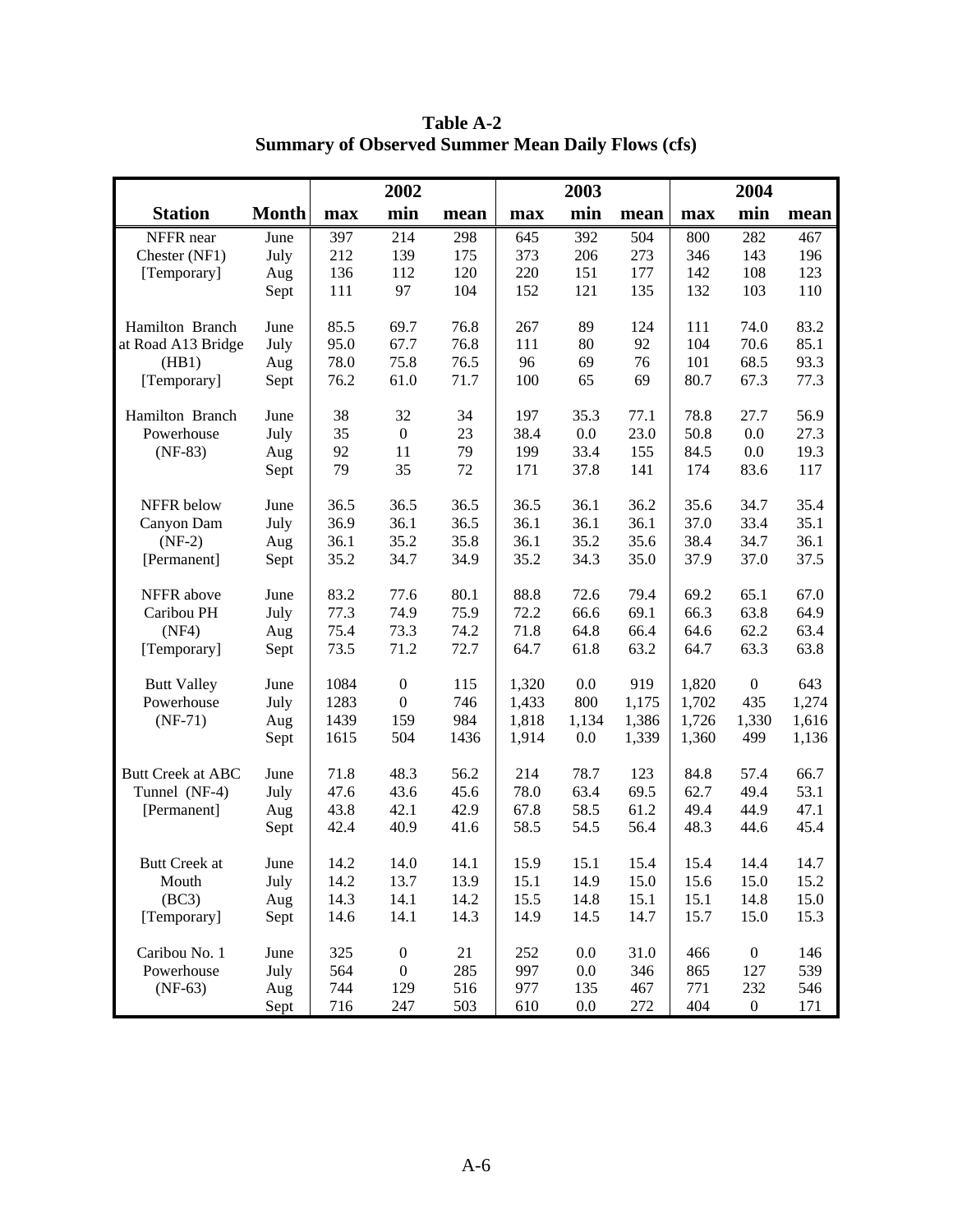|                     |              |                  | 2002             |      |       | 2003    |       |       | 2004             |       |
|---------------------|--------------|------------------|------------------|------|-------|---------|-------|-------|------------------|-------|
| <b>Station</b>      | <b>Month</b> | max              | min              | mean | max   | min     | mean  | max   | min              | mean  |
| Caribou No. 2       | June         | 722              | 108              | 245  | 1,296 | 369     | 974   | 911   | 32.3             | 347   |
| Powerhouse          | July         | 735              | $\boldsymbol{0}$ | 332  | 1,300 | $0.0\,$ | 798   | 1,022 | 17.1             | 703   |
| $(NF-263)$          | Aug          | 719              | 33               | 484  | 1,405 | 452     | 948   | 1,108 | 818              | 979   |
|                     | Sept         | 1070             | 245              | 912  | 1,253 | 647     | 1,100 | 1,040 | 638              | 845   |
| Oak Flat            | June         | $\boldsymbol{0}$ | 116              | 105  | 117   | 108     | 113   | 119   | 105              | 113   |
| Powerhouse          | July         | $\boldsymbol{0}$ | 116              | 64.5 | 116   | 109     | 114   | 117   | 105              | 112   |
| $(NF-103)$          | Aug          | 111              | 116              | 114  | 116   | 0.0     | 98.7  | 116   | 96.2             | 112   |
|                     | Sept         | $\boldsymbol{0}$ | 114              | 49.2 | 112   | 44.9    | 56.4  | 115   | 54.9             | 67.4  |
|                     |              |                  |                  |      |       |         |       |       |                  |       |
| NFFR below          | June         | 145              | 143              | 144  | 147   | 141     | 143   | 149   | 144              | 145   |
| Belden Dam          | July         | 144              | 142              | 143  | 147   | 141     | 143   | 148   | 142              | 145   |
| $(NF-70)$           | Aug          | 144              | 142              | 143  | 147   | 141     | 143   | 146   | 143              | 145   |
| [Permanent]         | Sept         | 143              | 62               | 69   | 138   | 62.9    | 66.8  | 146   | 65.1             | 81.4  |
| Mosquito Creek      | June         | 7.5              | 5.1              | 6.2  | 16.5  | 9.0     | 12.1  | 8.9   | 6.3              | 7.4   |
| At mouth            | July         | 5.1              | 4.2              | 4.6  | 9.1   | 6.2     | $7.5$ | 6.3   | 5.5              | 5.8   |
| (MC1)               | Aug          | 4.1              | 4.0              | 4.1  | 6.2   | 4.7     | 5.4   | 5.5   | 5.3              | 5.4   |
| [Estimate]          | Sept         | 4.2              | 4.1              | 4.1  | 5.4   | 3.8     | 4.3   | 5.3   | 5.3              | 5.3   |
|                     |              |                  |                  |      |       |         |       |       |                  |       |
| East Branch         | June         | 334              | 117              | 187  | 1,204 | 225     | 537   | 395   | 127              | 224   |
| NFFR near NFFR      | July         | 118              | 51.4             | 79.9 | 211   | 106     | 148   | 149.1 | 58.8             | 95.8  |
| $(NF-51)$           | Aug          | 60.9             | 45.0             | 52.5 | 151   | 84.3    | 108   | 64.8  | 47.0             | 57.1  |
| [Permanent]         | Sept         | 62.0             | 48.8             | 55.9 | 106   | 82.5    | 92.6  | 75.2  | 55.7             | 64.7  |
| Belden              | June         | 830              | $\boldsymbol{0}$ | 121  | 1,328 | 287     | 955   | 1,286 | $\boldsymbol{0}$ | 418   |
| Powerhouse          | July         | 1216             | $\boldsymbol{0}$ | 518  | 1,441 | 742     | 1,110 | 1,689 | 538              | 1,132 |
| $(NF-74)$           | Aug          | 1504             | 241              | 1001 | 1,714 | 769     | 1,279 | 1,682 | 1,107            | 1,434 |
|                     | Sept         | 1513             | 677              | 1108 | 1,788 | 545     | 1,329 | 1,622 | 609              | 1,078 |
|                     |              |                  |                  |      |       |         |       |       |                  |       |
| <b>Yellow Creek</b> | June         | 117              | 64.5             | 81.5 | 210   | 117     | 156   | 178   | 88.9             | 122   |
| Near mouth          | July         | 63.6             | 52.4             | 56.9 | 116   | 75.3    | 91.2  | 101   | 60.1             | 71.5  |
| (YC1)               | Aug          | 53.7             | 50.8             | 52.2 | 85.7  | 66.0    | 71.7  | 59.9  | 51.9             | 55.5  |
| [Temporary]         | Sept         | 54.0             | 48.8             | 51.3 | 67.7  | 61.3    | 64.0  | 57.5  | 50.7             | 52.4  |
| <b>Chips Creek</b>  | June         | 107              | 33.8             | 64.3 | 229   | 57.9    | 109   | 127   | 47.7             | 83.6  |
| Near mouth          | July         | 33.3             | 18.2             | 25.7 | 55.9  | 27.4    | 38.5  | 45.9  | 17.2             | 28.2  |
| (CHIP)              | Aug          | 17.7             | 14.4             | 15.5 | 27.0  | 18.0    | 21.8  | 16.8  | 12.6             | 14.0  |
| [Estimate]          | Sept         | 14.3             | 12.4             | 13.3 | 17.8  | 13.5    | 15.4  | 12.6  | 12.3             | 12.4  |
|                     |              |                  |                  |      |       |         |       |       |                  |       |
| NFFR below          | June         | 1133             | 170              | 267  | 1,079 | 238     | 281   | 1,117 | 272              | 313   |
| Rock Creek Dam      | July         | 774              | 150              | 216  | 733   | 193     | 222   | 803   | 249              | 275   |
| $(NF-57)$           | Aug          | 553              | 191              | 209  | 540   | 190     | 207   | 707   | 252              | 270   |
| [Permanent]         | Sept         | 650              | 196              | 229  | 667   | 191     | 213   | 690   | 229              | 259   |

## **Table A-2 Summary of Observed Summer Mean Daily Flows (cfs) (Continued)**